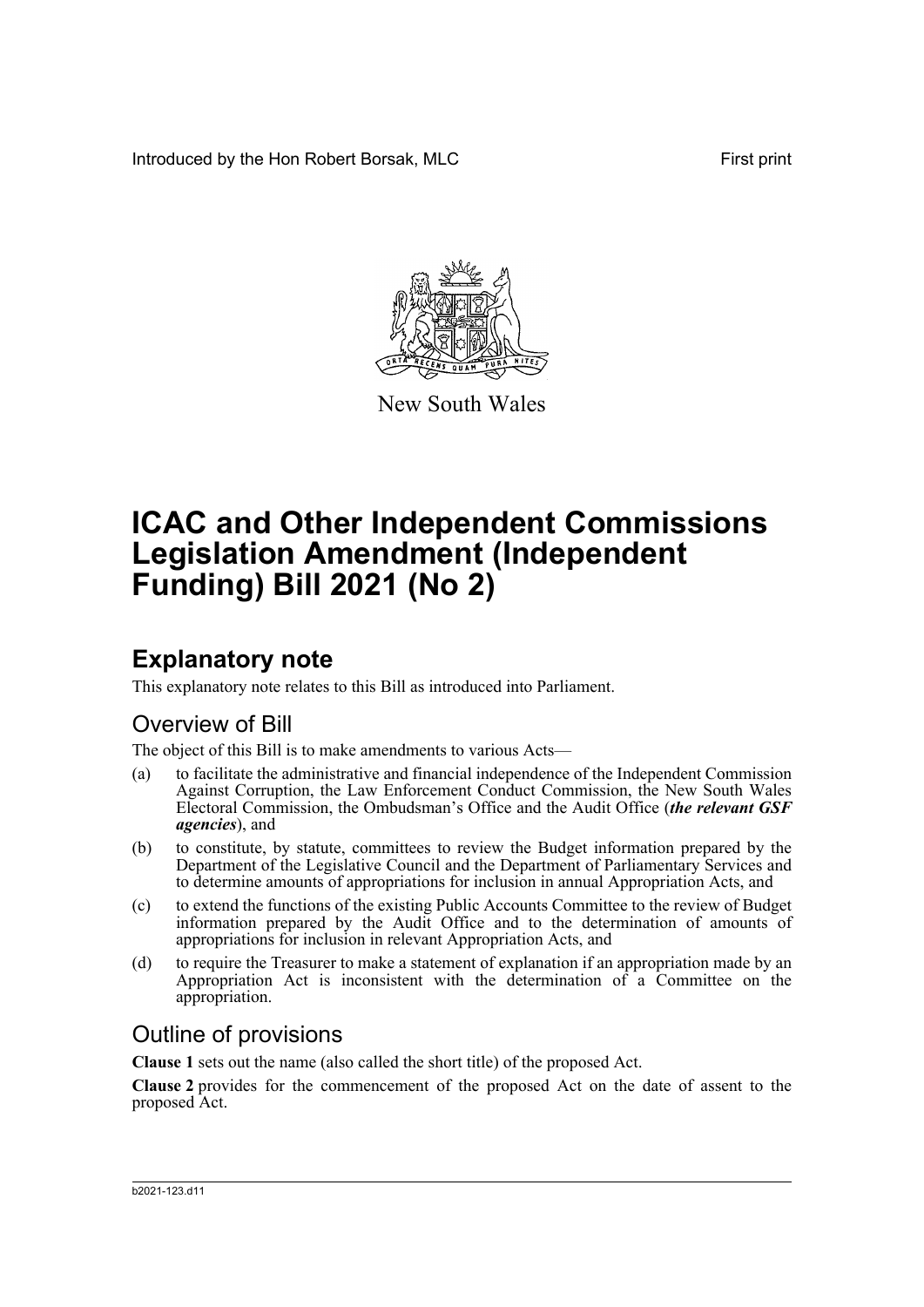### **Schedule 1 Amendment of Government Sector Audit Act 1983 No 152**

**Schedule 1** requires the Public Accounts Committee to—

- (a) review the information for use in Budget preparations prepared by the Audit Office, and
- (b) to determine, and report to Parliament on, the amounts for inclusion in the relevant Appropriation Act.

The Treasurer is required to make a statement of explanation to Parliament, when the relevant Appropriation Act is introduced, if the appropriation made by the relevant Appropriation Act is inconsistent with the amounts determined by the Committee.

### **Schedule 2 Amendment of Government Sector Finance Act 2018 No 55**

**Schedule 2[2]** specifies the Law Enforcement Conduct Commission as a separate GSF agency. **Schedule 2[1]** makes a consequential amendment.

**Schedule 2[3]** requires the Treasurer to make a statement of explanation to Parliament, when the annual Appropriation Act is introduced, if the appropriation made by the annual Appropriation Act is inconsistent with the amounts determined by the relevant Committees of the following agencies—

- (a) the Independent Commission Against Corruption,
- (b) the Law Enforcement Conduct Commission,
- (c) the New South Wales Electoral Commission,
- (d) the Ombudsman's Office,
- (e) the Audit Office.

**Schedule 2[4]** constitutes the Legislative Council Public Accountability Committee and the Joint Committee on Parliamentary Services. The Committees are required to—

- (a) review the information for use in Budget preparations prepared by the Department of the Legislative Council and the Department of Parliamentary Services, and
- (b) to determine, and report to Parliament on, the amounts for inclusion in the annual Appropriation Act.

The Treasurer is required to make a statement of explanation to Parliament, when the annual Appropriation Act is introduced, if the appropriation made by the annual Appropriation Act is inconsistent with the amounts determined by the Committee.

### **Amendment of other Acts**

**Schedules 3–6** amend the *Electoral Act 2017*, the *Independent Commission Against Corruption Act 1988*, the *Law Enforcement Conduct Commission Act 2016* and the *Ombudsman Act 1974* respectively, with the effect that the Committee for each agency is required—

- (a) to review the information for use in Budget preparations prepared by the agency for the purpose of the *Government Sector Finance Act 2018*, section 4.5, and
- (b) to determine, and report to Parliament on, the amounts for inclusion in the annual Appropriation Act.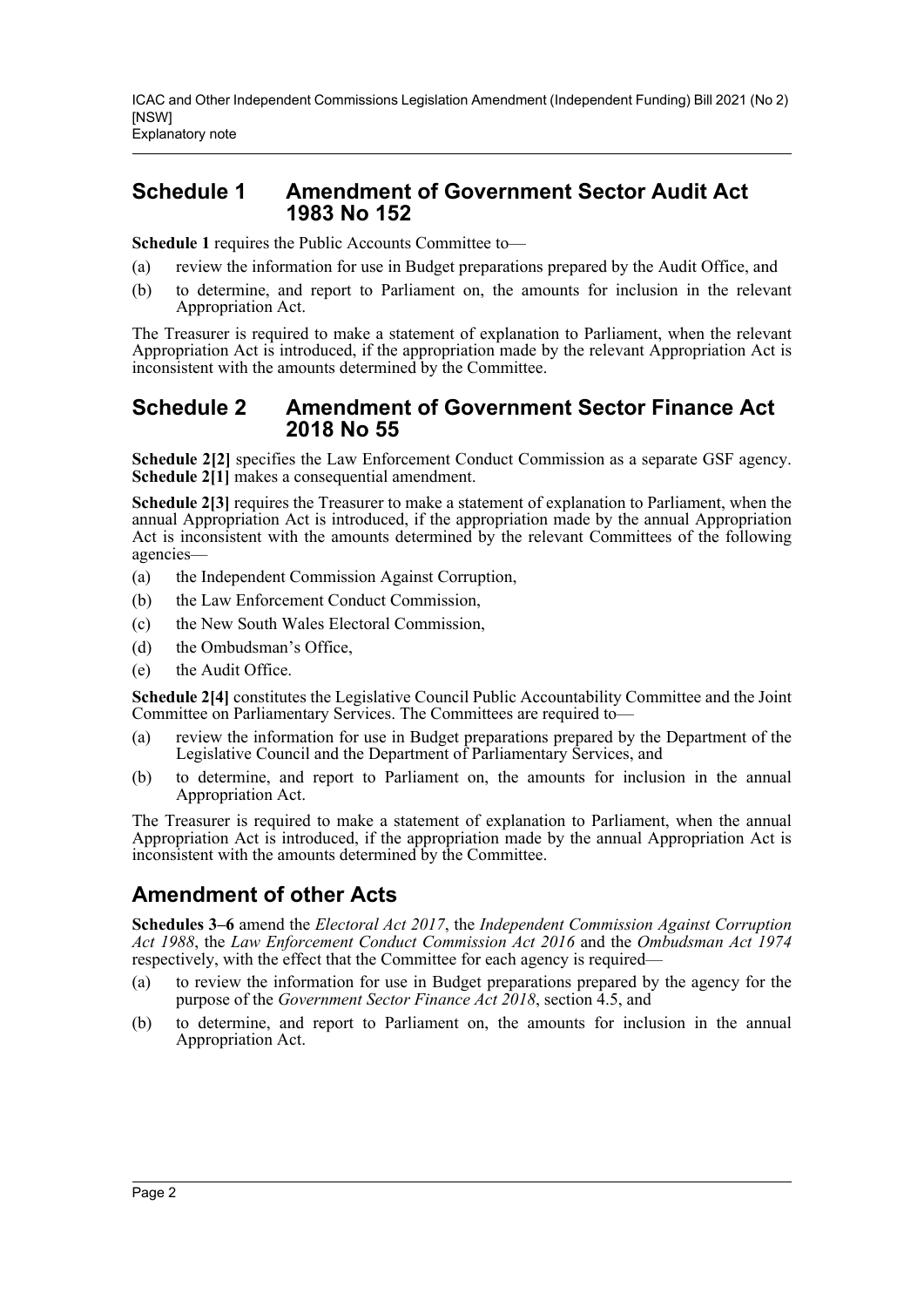Introduced by the Hon Robert Borsak, MLC First print



New South Wales

# **ICAC and Other Independent Commissions Legislation Amendment (Independent Funding) Bill 2021 (No 2)**

## **Contents**

|                   |   |                                                                                 | Page           |
|-------------------|---|---------------------------------------------------------------------------------|----------------|
|                   |   | Name of Act                                                                     | $\overline{2}$ |
|                   | 2 | Commencement                                                                    | 2              |
| Schedule 1        |   | Amendment of Government Sector Audit Act 1983 No 152                            | 3              |
| <b>Schedule 2</b> |   | <b>Amendment of Government Sector Finance Act 2018 No 55</b>                    | 4              |
| Schedule 3        |   | Amendment of Electoral Act 2017 No 66                                           | 10             |
| <b>Schedule 4</b> |   | <b>Amendment of Independent Commission Against Corruption Act</b><br>1988 No 35 | 11             |
| <b>Schedule 5</b> |   | <b>Amendment of Law Enforcement Conduct Commission Act 2016</b><br><b>No 61</b> | 12             |
| Schedule 6        |   | Amendment of Ombudsman Act 1974 No 68                                           | 13             |
|                   |   |                                                                                 |                |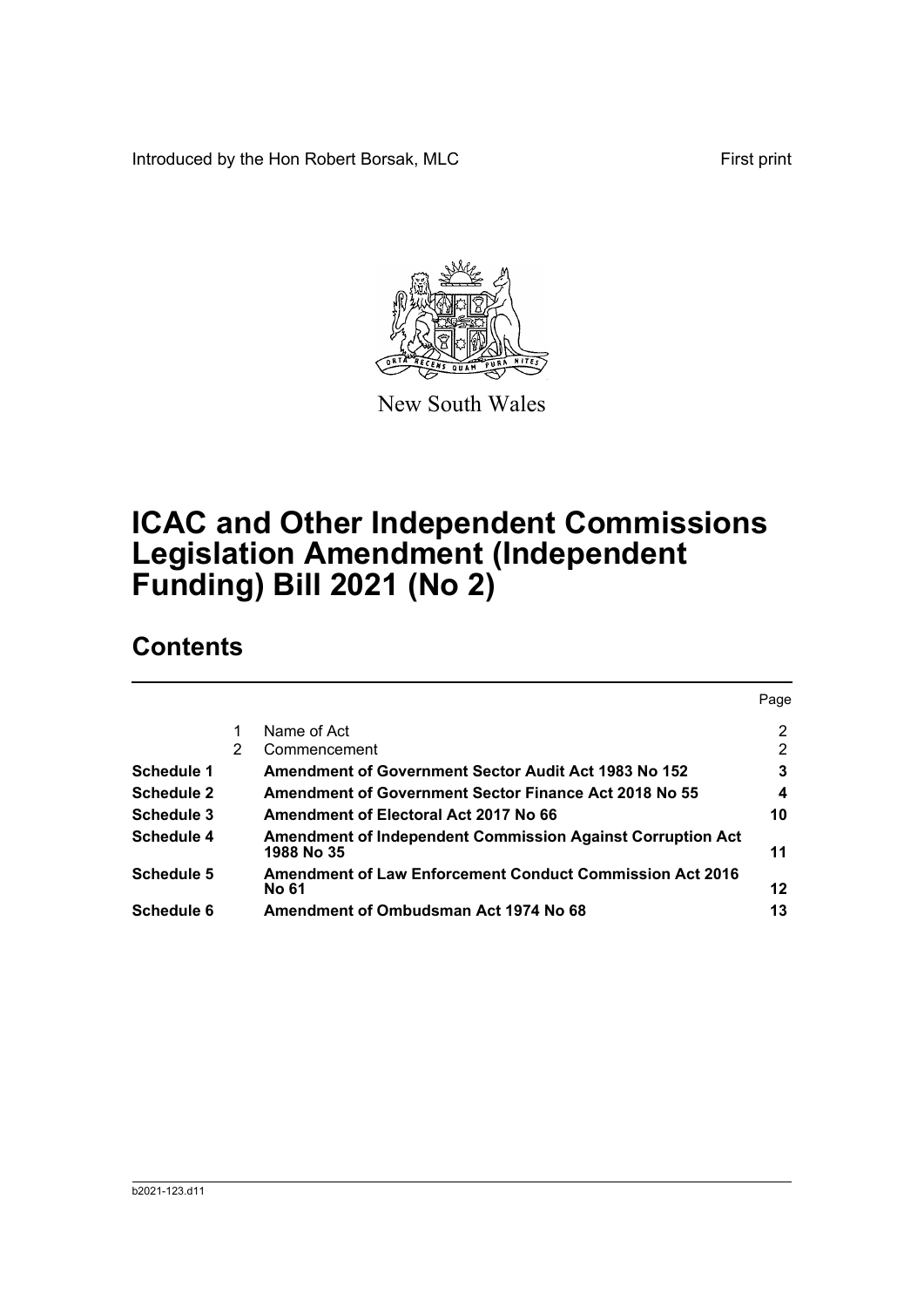

New South Wales

# **ICAC and Other Independent Commissions Legislation Amendment (Independent Funding) Bill 2021 (No 2)**

No , 2021

### **A Bill for**

An Act to make amendments to various Acts to facilitate the administrative and financial independence of certain agencies; and for related purposes.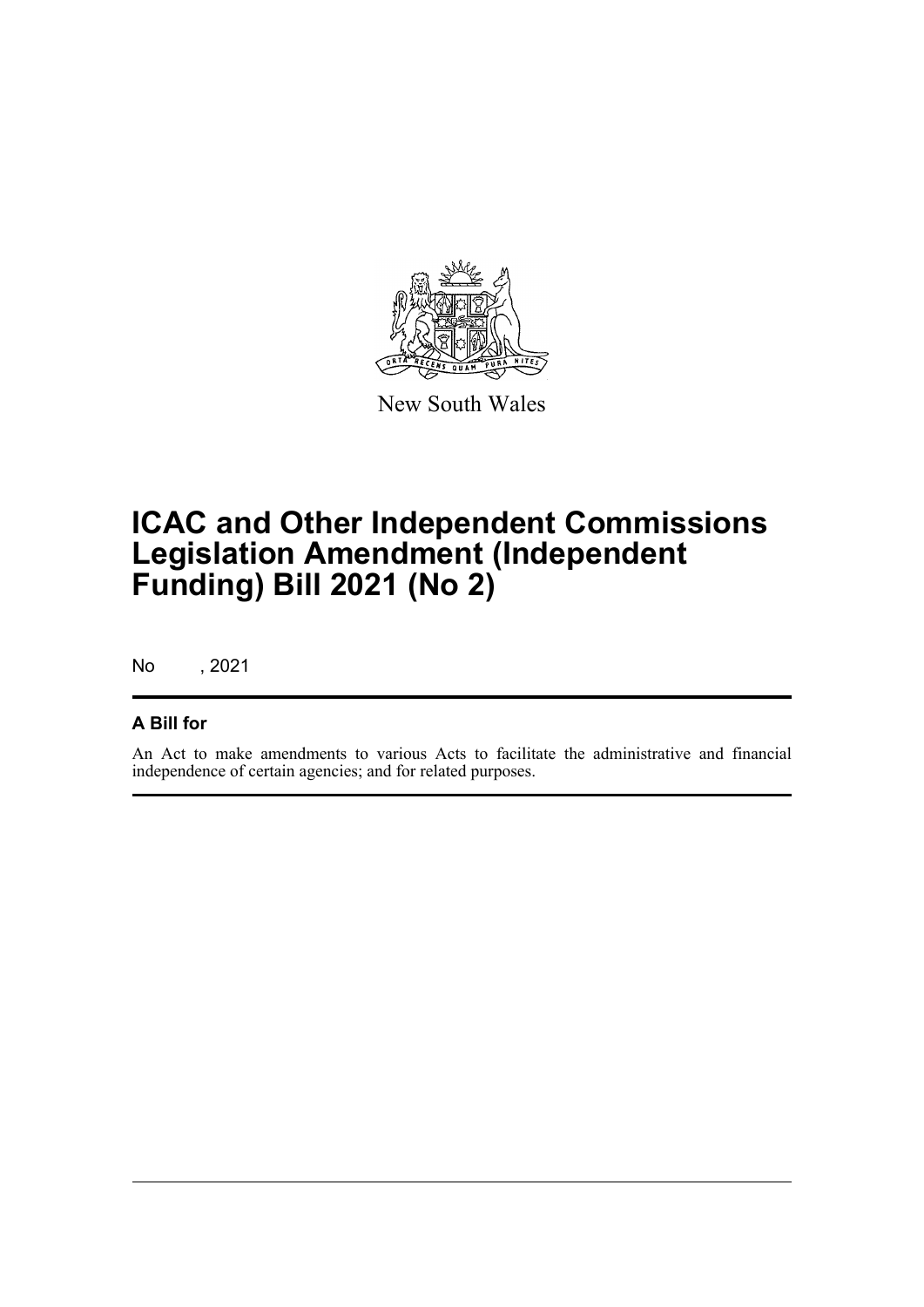<span id="page-4-1"></span><span id="page-4-0"></span>

| The Legislature of New South Wales enacts—                                                                      |               |
|-----------------------------------------------------------------------------------------------------------------|---------------|
| Name of Act                                                                                                     | $\mathcal{P}$ |
| This Act is the ICAC and Other Independent Commissions Legislation Amendment<br>(Independent Funding) Act 2021. | 3             |
| <b>Commencement</b>                                                                                             | 5             |
| This Act commences on the date of assent to this Act.                                                           | 6             |
|                                                                                                                 |               |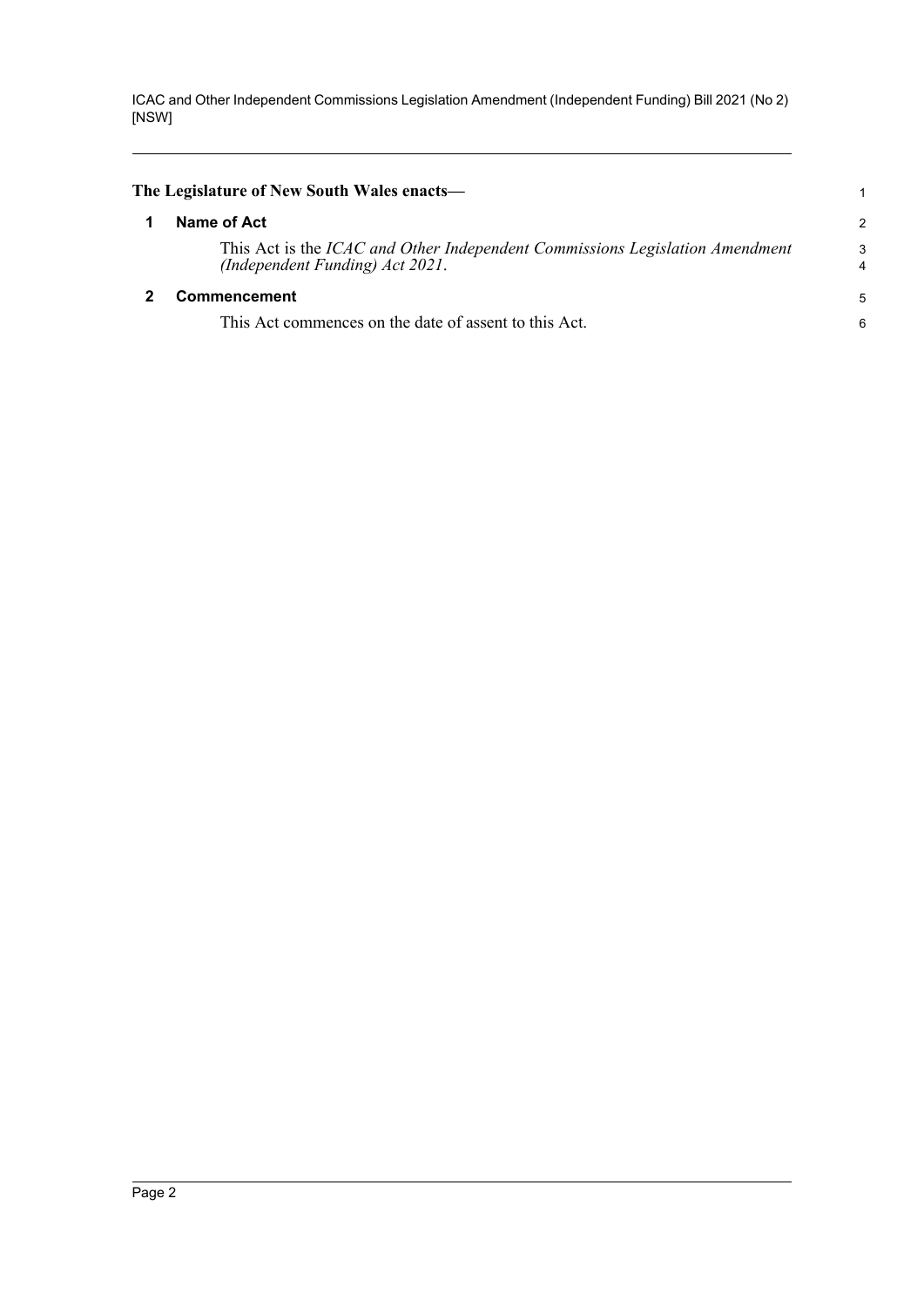Schedule 1 Amendment of Government Sector Audit Act 1983 No 152

**Section 57B** 

Insert after section 57A—

### <span id="page-5-0"></span>**Schedule 1 Amendment of Government Sector Audit Act 1983 No 152**

### **57B Functions of Committee for annual appropriations**

- (1) The Committee has the following functions in relation to annual appropriations—
	- (a) to review the information for use in Budget preparations prepared by the Audit Office for the purposes of the *Government Sector Finance Act 2018*, section 4.5,
	- (b) to determine the amounts for inclusion in a Bill for the annual Appropriation Act for appropriations for the Audit Office,
	- (c) to report to Parliament on its determinations before the introduction of the relevant Bill.
- (2) The Treasurer must make a statement of explanation to Parliament when the relevant Bill is introduced if the appropriation made by the relevant Bill is inconsistent with the amounts determined by the Committee. 15 16 17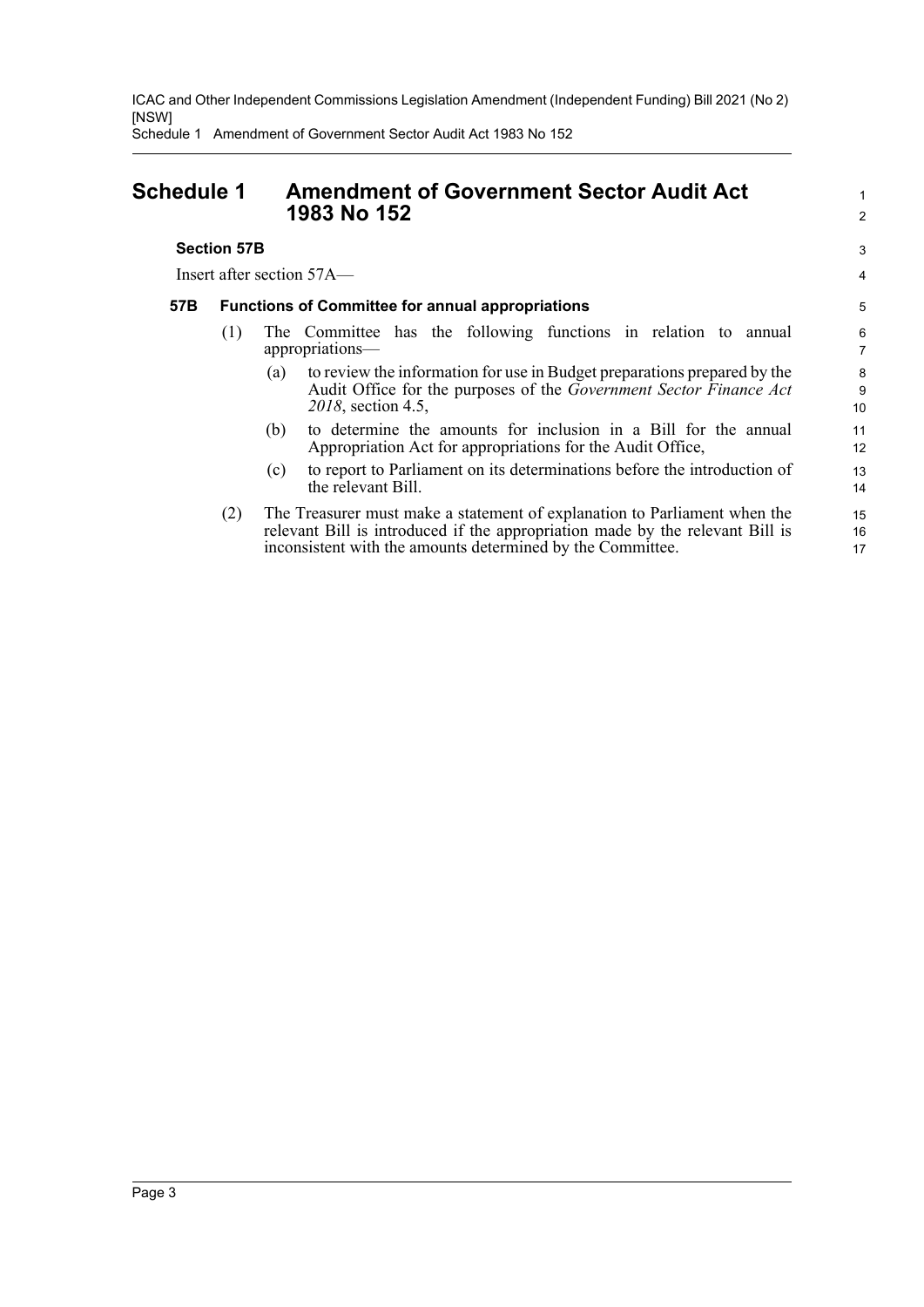Schedule 2 Amendment of Government Sector Finance Act 2018 No 55

<span id="page-6-0"></span>

|       | <b>Schedule 2</b> |                     | <b>Amendment of Government Sector Finance Act</b><br>2018 No 55                                                                                                                                                                                                                                                                   | 1<br>$\overline{2}$        |
|-------|-------------------|---------------------|-----------------------------------------------------------------------------------------------------------------------------------------------------------------------------------------------------------------------------------------------------------------------------------------------------------------------------------|----------------------------|
| $[1]$ |                   |                     | <b>Section 2.4 GSF agencies</b>                                                                                                                                                                                                                                                                                                   | 3                          |
|       |                   |                     | Omit section $2.4(1)(e)$ .                                                                                                                                                                                                                                                                                                        | 4                          |
| $[2]$ |                   |                     | <b>Section 2.5 Separate GSF agency</b>                                                                                                                                                                                                                                                                                            | 5                          |
|       |                   |                     | Insert after section $2.5(1)(c)$ —                                                                                                                                                                                                                                                                                                | 6                          |
|       |                   |                     | (c1)<br>the Law Enforcement Conduct Commission,                                                                                                                                                                                                                                                                                   | $\overline{7}$             |
| $[3]$ |                   | <b>Section 4.6A</b> |                                                                                                                                                                                                                                                                                                                                   | 8                          |
|       |                   |                     | Insert after section 4.6—                                                                                                                                                                                                                                                                                                         | 9                          |
|       | 4.6A              |                     | Treasurer to provide statement of explanation in certain circumstances                                                                                                                                                                                                                                                            | 10                         |
|       |                   | (1)                 | This section applies only to the following GSF agencies—                                                                                                                                                                                                                                                                          | 11                         |
|       |                   |                     | the Independent Commission Against Corruption,<br>(a)                                                                                                                                                                                                                                                                             | 12                         |
|       |                   |                     | the Law Enforcement Conduct Commission,<br>(b)                                                                                                                                                                                                                                                                                    | 13                         |
|       |                   |                     | the New South Wales Electoral Commission,<br>(c)                                                                                                                                                                                                                                                                                  | 14                         |
|       |                   |                     | (d)<br>the Ombudsman's Office,                                                                                                                                                                                                                                                                                                    | 15                         |
|       |                   |                     | the Audit Office.<br>(e)                                                                                                                                                                                                                                                                                                          | 16                         |
|       |                   | (2)                 | The Treasurer must make a statement of explanation to Parliament when the<br>Bill for the relevant annual Appropriation Act is introduced if the<br>appropriation made by the annual Appropriation Act for a GSF agency to<br>which this section applies is inconsistent with the amount determined by the<br>agency's Committee. | 17<br>18<br>19<br>20<br>21 |
|       |                   | (3)                 | In this section-                                                                                                                                                                                                                                                                                                                  | 22                         |
|       |                   |                     | <i>agency's Committee</i> means the following—                                                                                                                                                                                                                                                                                    | 23                         |
|       |                   |                     | for the Independent Commission Against Corruption—the Committee<br>(a)<br>on the Independent Commission Against Corruption constituted under<br>the Independent Commission Against Corruption Act 1988, section 63,                                                                                                               | 24<br>25<br>26             |
|       |                   |                     | for the Law Enforcement Conduct Commission and the Ombudsman's<br>(b)<br>Office—the Committee on the Ombudsman, the Law Enforcement<br>Conduct Commission and the Crime Commission constituted under the<br>Ombudsman Act 1974, section 31A,                                                                                      | 27<br>28<br>29<br>30       |
|       |                   |                     | for the New South Wales Electoral Commission—the Joint Standing<br>(c)<br>Committee on Electoral Matters,                                                                                                                                                                                                                         | 31<br>32                   |
|       |                   |                     | for the Audit Office—the Public Accounts Committee constituted<br>(d)<br>under the Government Sector Audit Act 1983, section 54.                                                                                                                                                                                                  | 33<br>34                   |
| [4]   |                   | Parts 9A and 9B     |                                                                                                                                                                                                                                                                                                                                   | 35                         |
|       |                   |                     | Insert after Part 9-                                                                                                                                                                                                                                                                                                              | 36                         |
|       |                   |                     | <b>Part 9A The Legislative Council Public Accountability</b>                                                                                                                                                                                                                                                                      | 37                         |
|       |                   |                     | <b>Committee</b>                                                                                                                                                                                                                                                                                                                  | 38                         |
|       | 9A.1              |                     | <b>Definitions</b>                                                                                                                                                                                                                                                                                                                | 39                         |
|       |                   |                     | In this Part—                                                                                                                                                                                                                                                                                                                     | 40                         |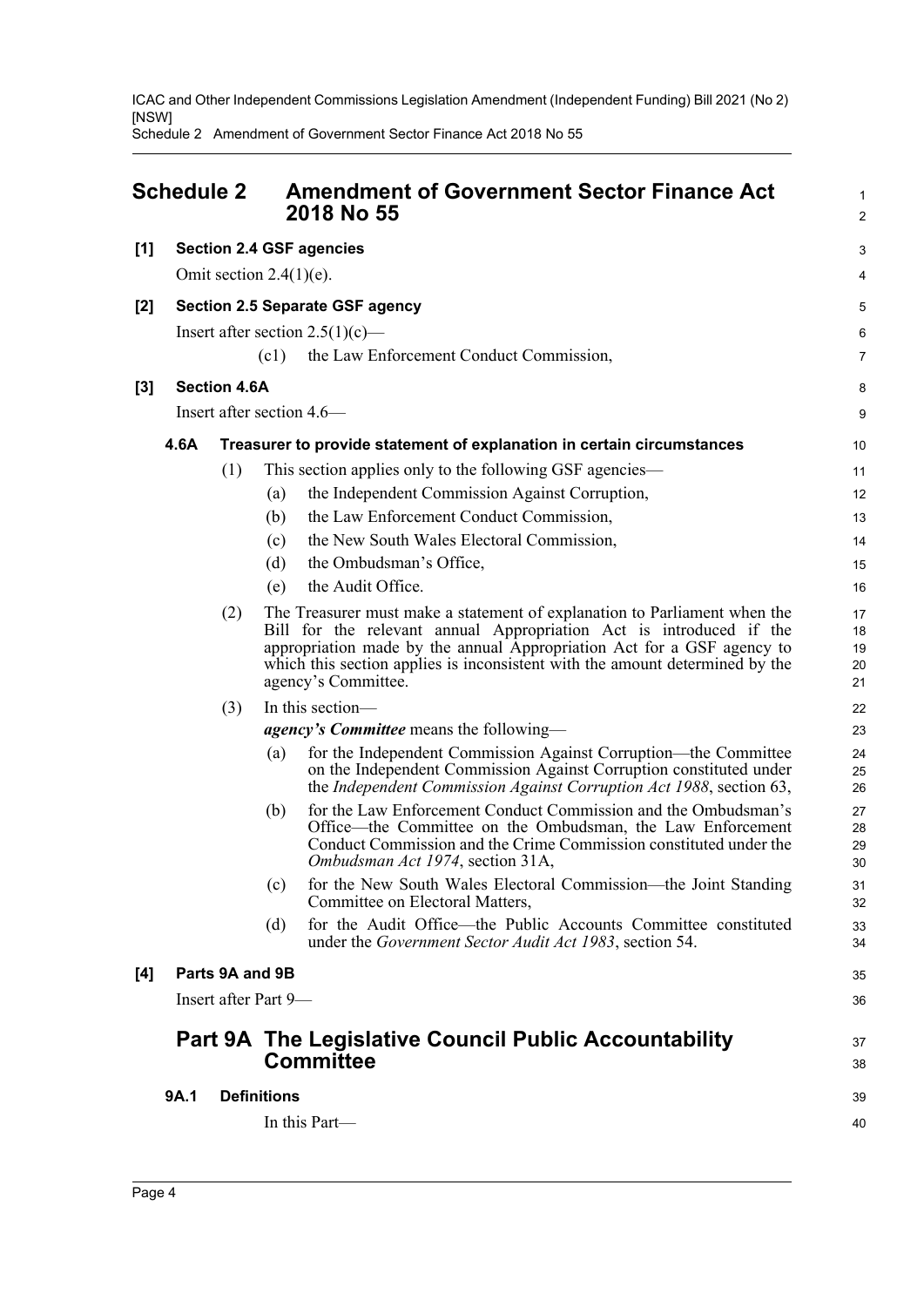Schedule 2 Amendment of Government Sector Finance Act 2018 No 55

|      |                               | <b>Chair</b> means the Chair of the Committee.                                                                                                                                                                                                            | $\mathbf{1}$                   |  |  |
|------|-------------------------------|-----------------------------------------------------------------------------------------------------------------------------------------------------------------------------------------------------------------------------------------------------------|--------------------------------|--|--|
|      |                               | <b>Committee</b> means the Public Accountability Committee for the time being<br>constituted under this Part.                                                                                                                                             | $\overline{2}$<br>$\mathbf{3}$ |  |  |
|      |                               | <b>Deputy Chair</b> means the Deputy Chair of the Committee.                                                                                                                                                                                              | 4                              |  |  |
| 9A.2 |                               | <b>Constitution of Legislative Council Public Accountability Committee</b>                                                                                                                                                                                | 5                              |  |  |
|      | (1)                           | As soon as practicable after the commencement of the first session of each<br>Parliament, a committee of members of the Legislative Council, known as the<br>Legislative Council Public Accountability Committee, must be appointed.                      | 6<br>$\overline{7}$<br>8       |  |  |
|      | (2)                           | The Committee must consist of 7 members.                                                                                                                                                                                                                  | 9                              |  |  |
|      | (3)                           | The appointment of members of the Committee must be in accordance with<br>the practice of the Legislative Council for the appointment of members to<br>serve on select committees of the Legislative Council.                                             | 10<br>11<br>12                 |  |  |
|      | (4)                           | A member of the Committee ceases to hold office—                                                                                                                                                                                                          | 13                             |  |  |
|      |                               | when the Legislative Council is dissolved or expires by the effluxion of<br>(a)<br>time, or                                                                                                                                                               | 14<br>15                       |  |  |
|      |                               | if the member ceases to be a member of the Legislative Council, or<br>(b)                                                                                                                                                                                 | 16                             |  |  |
|      |                               | if the member resigns the office by instrument in writing addressed to<br>(c)<br>the President of the Legislative Council, or                                                                                                                             | 17<br>18                       |  |  |
|      |                               | if the member is discharged from office by the Legislative Council.<br>(d)                                                                                                                                                                                | 19                             |  |  |
|      | (5)                           | The Legislative Council may appoint a member to fill a vacancy in the office<br>of a member of the Committee.                                                                                                                                             | 20<br>21                       |  |  |
|      | (6)                           | An act or proceeding of the Committee is valid despite—                                                                                                                                                                                                   | 22                             |  |  |
|      |                               | a vacancy in the office of a member of the Committee, or<br>(a)                                                                                                                                                                                           | 23                             |  |  |
|      |                               | a defect in the appointment or disqualification of a member of the<br>(b)<br>Committee.                                                                                                                                                                   | 24<br>25                       |  |  |
| 9A.3 |                               | <b>Chair and Deputy Chair of Committee</b>                                                                                                                                                                                                                | 26                             |  |  |
|      | (1)                           | There must be a Chair and a Deputy Chair of the Committee elected by and<br>from the members of the Committee.                                                                                                                                            | 27<br>28                       |  |  |
|      | (2)                           | A member of the Committee ceases to hold office as Chair or Deputy Chair<br>if                                                                                                                                                                            | 29<br>30                       |  |  |
|      |                               | the member ceases to be a member of the Committee, or<br>(a)                                                                                                                                                                                              | 31                             |  |  |
|      |                               | (b)<br>the member resigns the office by instrument in writing presented to a<br>meeting of the Committee, or                                                                                                                                              | 32<br>33                       |  |  |
|      |                               | the member is discharged from the office by the Committee.<br>(c)                                                                                                                                                                                         | 34                             |  |  |
|      | (3)                           | If the Chair is absent or unable to perform the duties of the office of Chair or<br>if there is a vacancy in the office, the Deputy Chair may exercise the functions<br>of the Chair under this Act or under the <i>Parliamentary Evidence Act 1901</i> . | 35<br>36<br>37                 |  |  |
| 9A.4 | <b>Procedure of Committee</b> |                                                                                                                                                                                                                                                           |                                |  |  |
|      | (1)                           | The procedure for the calling of meetings of the Committee and for the<br>conduct of business at those meetings must, subject to this Part, be as<br>determined by the Committee.                                                                         | 39<br>40<br>41                 |  |  |
|      | (2)                           | The Clerk of the Legislative Council must call the first meeting of the<br>Committee in each Parliament in the way the Clerk thinks appropriate.                                                                                                          | 42<br>43                       |  |  |
|      |                               |                                                                                                                                                                                                                                                           |                                |  |  |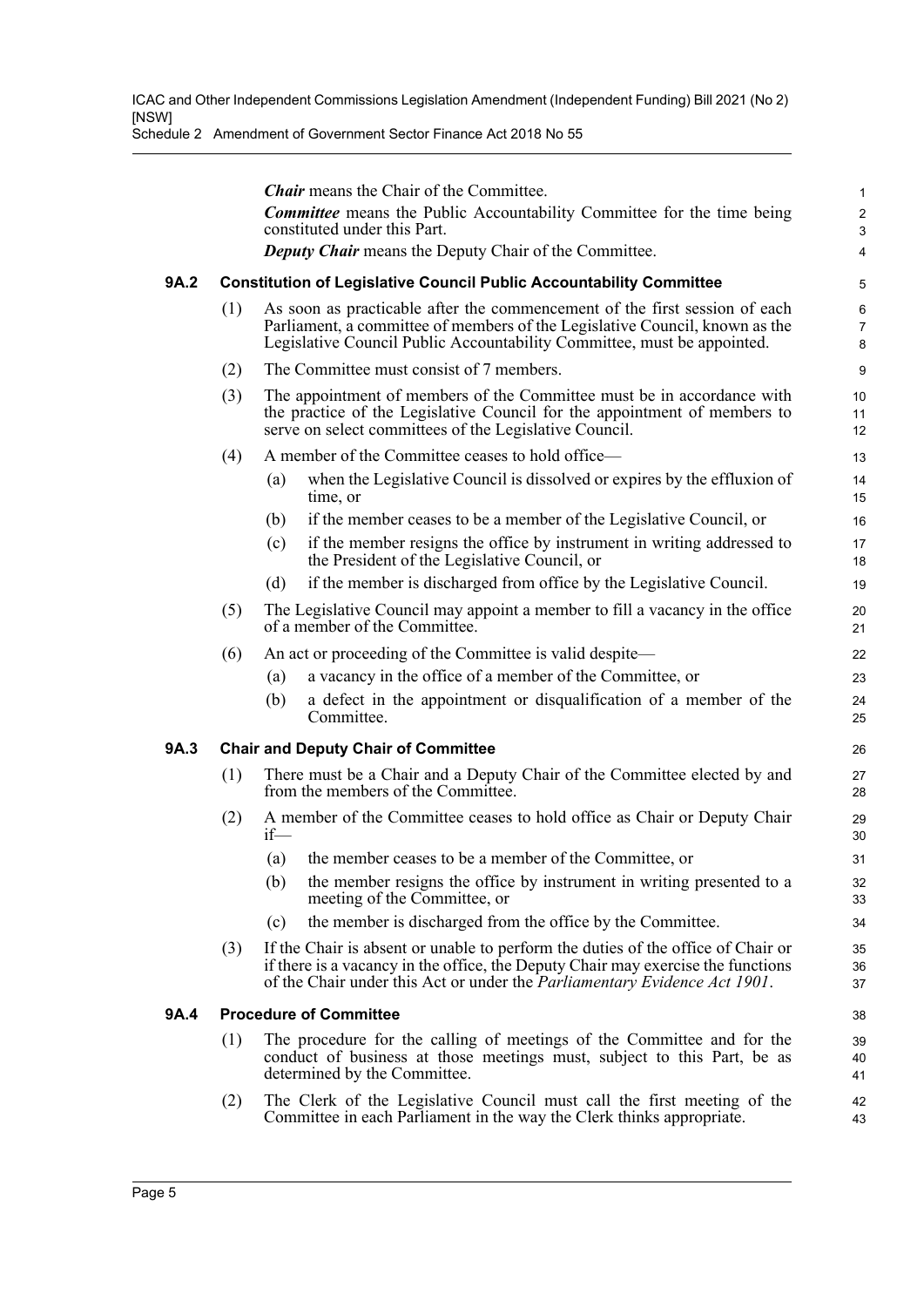|             | (3) | At a meeting of the Committee, 4 members constitute a quorum.                                                                                                                                                                                            | $\mathbf 1$                  |
|-------------|-----|----------------------------------------------------------------------------------------------------------------------------------------------------------------------------------------------------------------------------------------------------------|------------------------------|
|             | (4) | The presiding member at a meeting of the Committee is—                                                                                                                                                                                                   | $\boldsymbol{2}$             |
|             |     | the Chair, or<br>(a)                                                                                                                                                                                                                                     | $\mathbf{3}$                 |
|             |     | in the absence of the Chair—the Deputy Chair, or<br>(b)                                                                                                                                                                                                  | $\overline{\mathbf{4}}$      |
|             |     | in the absence of both the Chair and the Deputy Chair—a member of the<br>(c)<br>Committee elected by the members present.                                                                                                                                | 5<br>$6\phantom{1}6$         |
|             | (5) | The Deputy Chair or other member presiding at a meeting of the Committee<br>has all the functions and powers of the Chair.                                                                                                                               | $\overline{7}$<br>8          |
|             | (6) | The Chair, Deputy Chair or other member presiding at a meeting of the<br>Committee has a deliberative vote and, in the event of an equality of votes, also<br>has a casting vote.                                                                        | $\boldsymbol{9}$<br>10<br>11 |
|             | (7) | A question arising at a meeting of the Committee must be determined by a<br>majority of votes of the members present and voting.                                                                                                                         | 12<br>13                     |
|             | (8) | The Committee may sit and transact business despite a prorogation or<br>adjournment of the Legislative Council.                                                                                                                                          | 14<br>15                     |
|             | (9) | The Committee may sit and transact business on a sitting day of the Legislative<br>Council during the time of the sitting.                                                                                                                               | 16<br>17                     |
| <b>9A.5</b> |     | <b>Review of Budget preparations</b>                                                                                                                                                                                                                     | 18                           |
|             | (1) | In addition to other functions provided for in the resolution appointing the<br>Committee, the Committee must-                                                                                                                                           | 19<br>20                     |
|             |     | review the information for use in Budget preparations prepared by the<br>(a)<br>Department of the Legislative Council, and                                                                                                                               | 21<br>22                     |
|             |     | determine the amount for inclusion in a Bill for the relevant annual<br>(b)<br>Appropriation Act for appropriations for the Department of the<br>Legislative Council, and                                                                                | 23<br>24<br>25               |
|             |     | report to Parliament on its determination before the introduction of the<br>(c)<br>Bill.                                                                                                                                                                 | 26<br>27                     |
|             | (2) | The Treasurer must make a statement of explanation to Parliament, when the<br>Bill is introduced, if the appropriation made by the relevant annual<br>Appropriation Act is inconsistent with the amount determined by the<br>Committee.                  | 28<br>29<br>30<br>31         |
|             |     | Part 9B Joint Committee on Parliamentary Services                                                                                                                                                                                                        | 32                           |
| 9B.1        |     | <b>Definitions</b>                                                                                                                                                                                                                                       | 33                           |
|             |     | In this Part-                                                                                                                                                                                                                                            | 34                           |
|             |     | <b><i>Chair</i></b> means the Chair of the Joint Committee.                                                                                                                                                                                              | 35                           |
|             |     | Deputy Chair means the Deputy Chair of the Joint Committee.                                                                                                                                                                                              | 36                           |
|             |     | Joint Committee means the Joint Committee on Parliamentary Services for<br>the time being constituted under this Part.                                                                                                                                   | 37<br>38                     |
| 9B.2        |     | <b>Constitution of Joint Committee</b>                                                                                                                                                                                                                   | 39                           |
|             |     | As soon as practicable after the commencement of this Part and the<br>commencement of the first session of each Parliament, a joint committee of<br>members of Parliament, known as the Joint Committee on Parliamentary<br>Services, must be appointed. | 40<br>41<br>42<br>43         |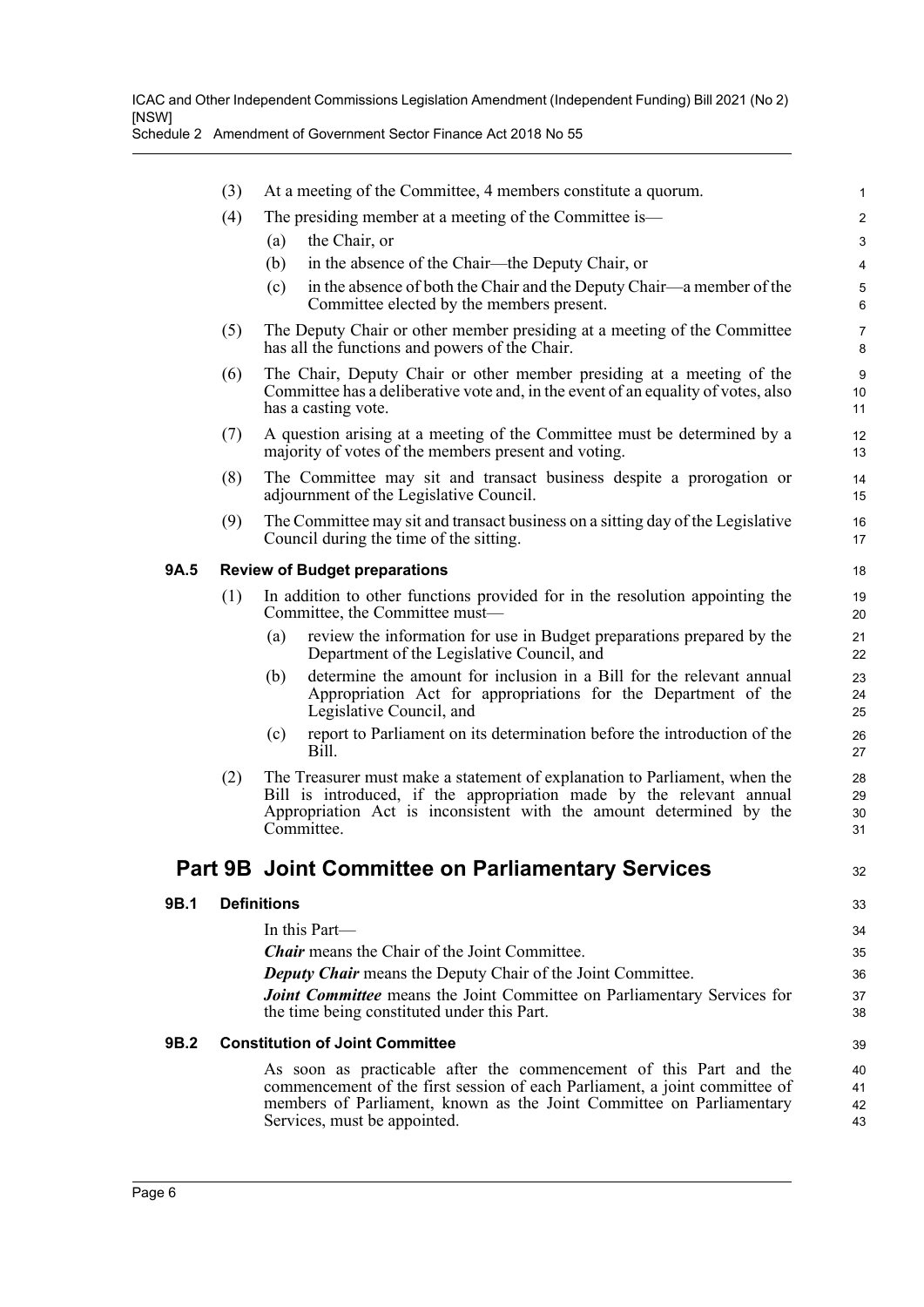Schedule 2 Amendment of Government Sector Finance Act 2018 No 55

| 9B.3 | <b>Membership</b> |                                                                                                                                                                                                                                                  | 1                       |
|------|-------------------|--------------------------------------------------------------------------------------------------------------------------------------------------------------------------------------------------------------------------------------------------|-------------------------|
|      | (1)               | The Joint Committee must consist of 10 members, of whom—                                                                                                                                                                                         | $\overline{\mathbf{c}}$ |
|      |                   | 5 are members of, and appointed by, the Legislative Council, and<br>(a)                                                                                                                                                                          | 3                       |
|      |                   | (b)<br>5 are members of, and appointed by, the Legislative Assembly.                                                                                                                                                                             | 4                       |
|      | (2)               | The appointment of members of the Joint Committee must, as far as<br>practicable, be in accordance with the practice of Parliament with reference to<br>the appointment of members to serve on joint committees of both Houses of<br>Parliament. | 5<br>6<br>7<br>8        |
|      | (3)               | A person is not eligible for appointment as a member of the Joint Committee<br>if the person is a Minister of the Crown or a Parliamentary Secretary.                                                                                            | 9<br>10                 |
| 9B.4 |                   | <b>Vacancies</b>                                                                                                                                                                                                                                 | 11                      |
|      | (1)               | A member of the Joint Committee ceases to hold office—                                                                                                                                                                                           | 12                      |
|      |                   | when the Legislative Assembly is dissolved or expires by the effluxion<br>(a)<br>of time, or                                                                                                                                                     | 13<br>14                |
|      |                   | if the member becomes a Minister of the Crown or a Parliamentary<br>(b)<br>Secretary, or                                                                                                                                                         | 15<br>16                |
|      |                   | if the member ceases to be a member of the Legislative Council or<br>(c)<br>Legislative Assembly, or                                                                                                                                             | 17<br>18                |
|      |                   | for a member of the Legislative Council—if the member resigns the<br>(d)<br>office by instrument in writing addressed to the President of the<br>Legislative Council, or                                                                         | 19<br>20<br>21          |
|      |                   | for a member of the Legislative Assembly—if the member resigns the<br>(e)<br>office by instrument in writing addressed to the Speaker of the<br>Legislative Assembly, or                                                                         | 22<br>23<br>24          |
|      |                   | if the member is discharged from office by the House of Parliament to<br>(f)<br>which the member belongs.                                                                                                                                        | 25<br>26                |
|      | (2)               | Either House of Parliament may appoint a member to fill a vacancy among the<br>members of the Joint Committee appointed by that House.                                                                                                           | 27<br>28                |
| 9B.5 |                   | <b>Chair and Deputy Chair</b>                                                                                                                                                                                                                    | 29                      |
|      | (1)               | There must be a Chair and a Deputy Chair of the Joint Committee, elected by<br>and from the members of the Joint Committee.                                                                                                                      | 30<br>31                |
|      | (2)               | A member of the Joint Committee ceases to hold office as Chair or Deputy<br>Chair of the Joint Committee if-                                                                                                                                     | 32<br>33                |
|      |                   | the member ceases to be a member of the Joint Committee, or<br>(a)                                                                                                                                                                               | 34                      |
|      |                   | the member resigns the office by instrument in writing presented to a<br>(b)<br>meeting of the Joint Committee, or                                                                                                                               | 35<br>36                |
|      |                   | the member is discharged from office by the Joint Committee.<br>(c)                                                                                                                                                                              | 37                      |
|      | (3)               | If the Chair is absent or unable to perform the duties of Chair or if there is a<br>vacancy in the office, the Deputy Chair may exercise the functions of the Chair<br>under this Act or under the <i>Parliamentary Evidence Act 1901</i> .      | 38<br>39<br>40          |
| 9B.6 |                   | <b>Procedure</b>                                                                                                                                                                                                                                 | 41                      |
|      | (1)               | The procedure for the calling of meetings of the Joint Committee and for the<br>conduct of business at those meetings must, subject to this Part, be as<br>determined by the Joint Committee.                                                    | 42<br>43<br>44          |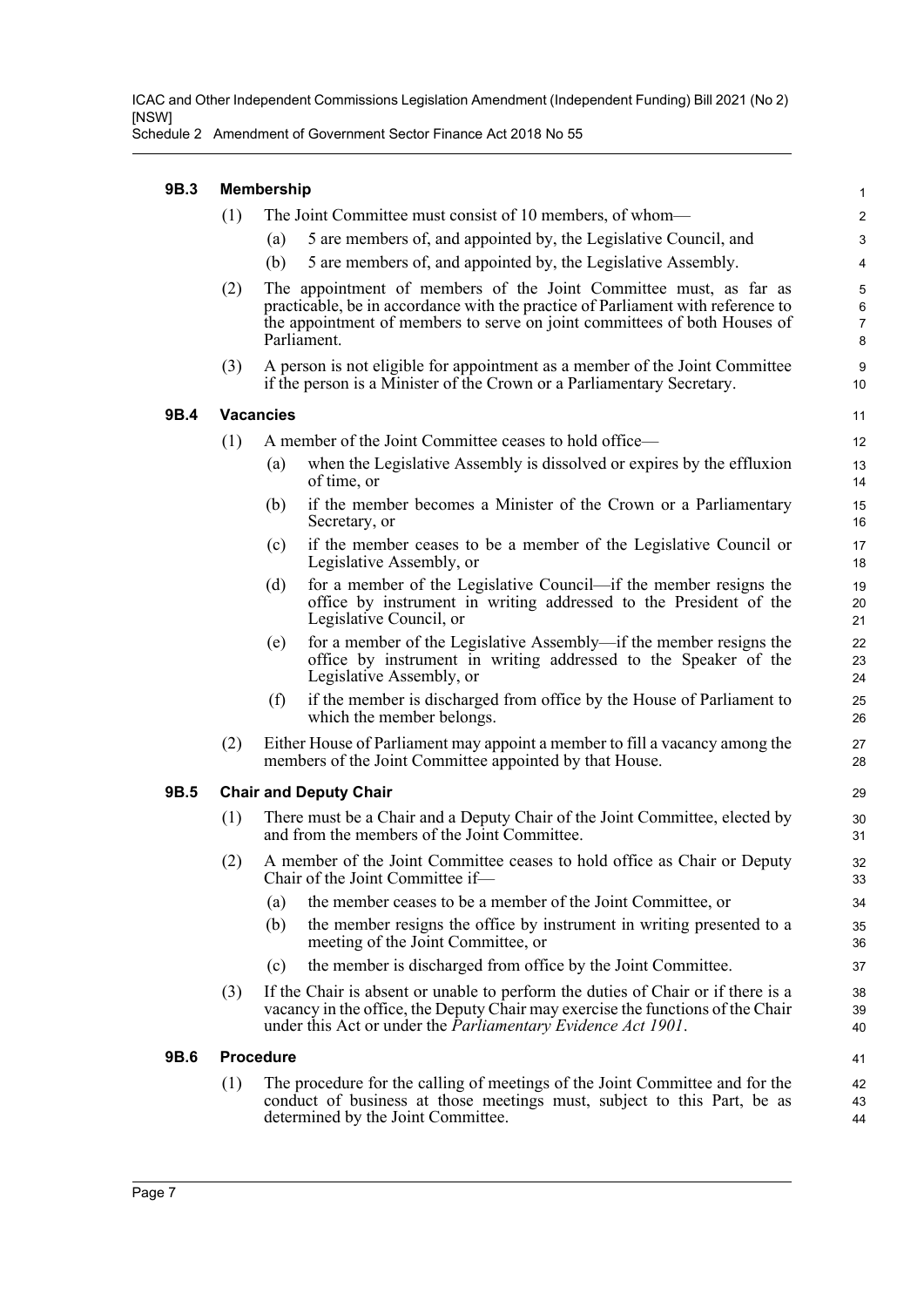|      | (2)                                           |     | The Clerk of the Legislative Assembly must call the first meeting of the Joint<br>Committee in each Parliament in the way the Clerk thinks appropriate.                                 | $\mathbf{1}$<br>$\overline{c}$ |  |
|------|-----------------------------------------------|-----|-----------------------------------------------------------------------------------------------------------------------------------------------------------------------------------------|--------------------------------|--|
|      | (3)                                           |     | At a meeting of the Joint Committee, 6 members constitute a quorum, but the<br>Joint Committee must meet as a joint committee at all times.                                             | 3<br>4                         |  |
|      | (4)                                           |     | The presiding member at a meeting of the Committee is—                                                                                                                                  | $\mathbf 5$                    |  |
|      |                                               | (a) | the Chair, or                                                                                                                                                                           | 6                              |  |
|      |                                               | (b) | in the absence of the Chair—the Deputy Chair, or                                                                                                                                        | $\overline{7}$                 |  |
|      |                                               | (c) | in the absence of both the Chair and the Deputy Chair—a member of the<br>Committee elected by the members present.                                                                      | 8<br>9                         |  |
|      | (5)                                           |     | The Deputy Chair or other member presiding at a meeting of the Joint<br>Committee has all the functions of the Chair.                                                                   | 10<br>11                       |  |
|      | (6)                                           |     | The Chair, Deputy Chair or other member presiding at a meeting of the Joint<br>Committee has a deliberative vote and, in the event of an equality of votes, also<br>has a casting vote. | 12<br>13<br>14                 |  |
|      | (7)                                           |     | A question arising at a meeting of the Joint Committee must be determined by<br>a majority of votes of the members present and voting.                                                  | 15<br>16                       |  |
|      | (8)                                           |     | The Joint Committee may sit and transact business despite a prorogation of the<br>Houses of Parliament or an adjournment of either House of Parliament.                                 | 17<br>18                       |  |
|      | (9)                                           |     | The Joint Committee may sit and transact business on a sitting day of a House<br>of Parliament during the time of sitting.                                                              | 19<br>20                       |  |
| 9B.7 | <b>Procedure if Parliament not in session</b> |     |                                                                                                                                                                                         |                                |  |
|      | (1)                                           |     | If a House of Parliament is not sitting when the Joint Committee seeks to give<br>a report to the House, the Committee may present copies of the report to the<br>Clerk of the House.   | 22<br>23<br>24                 |  |
|      | (2)                                           |     | The report—                                                                                                                                                                             | 25                             |  |
|      |                                               | (a) | on presentation and for all purposes is taken to have been laid before the<br>House, and                                                                                                | 26<br>27                       |  |
|      |                                               | (b) | may be printed by authority of the Clerk, and                                                                                                                                           | 28                             |  |
|      |                                               | (c) | if printed by authority of the Clerk, is for all purposes taken to be a<br>document published by or under the authority of the House, and                                               | 29<br>30                       |  |
|      |                                               | (d) | is to be recorded in the Minutes, or Votes and Proceedings, of the House<br>on the first sitting day of the House after receipt of the report by the<br>Clerk.                          | 31<br>32<br>33                 |  |
| 9B.8 |                                               |     | Validity of certain acts or proceedings                                                                                                                                                 | 34                             |  |
|      |                                               |     | An act or proceeding of the Joint Committee is valid despite—                                                                                                                           | 35                             |  |
|      |                                               | (a) | a vacancy in the office of a member of the Joint Committee, or                                                                                                                          | 36                             |  |
|      |                                               | (b) | a defect in the appointment or disqualification of a member of the Joint<br>Committee.                                                                                                  | 37<br>38                       |  |
| 9B.9 |                                               |     | <b>Review of Budget preparations</b>                                                                                                                                                    | 39                             |  |
|      | (1)                                           |     | The Joint Committee must-                                                                                                                                                               | 40                             |  |
|      |                                               | (a) | review the information for use in Budget preparations prepared by the<br>Department of Parliamentary Services, and                                                                      | 41<br>42                       |  |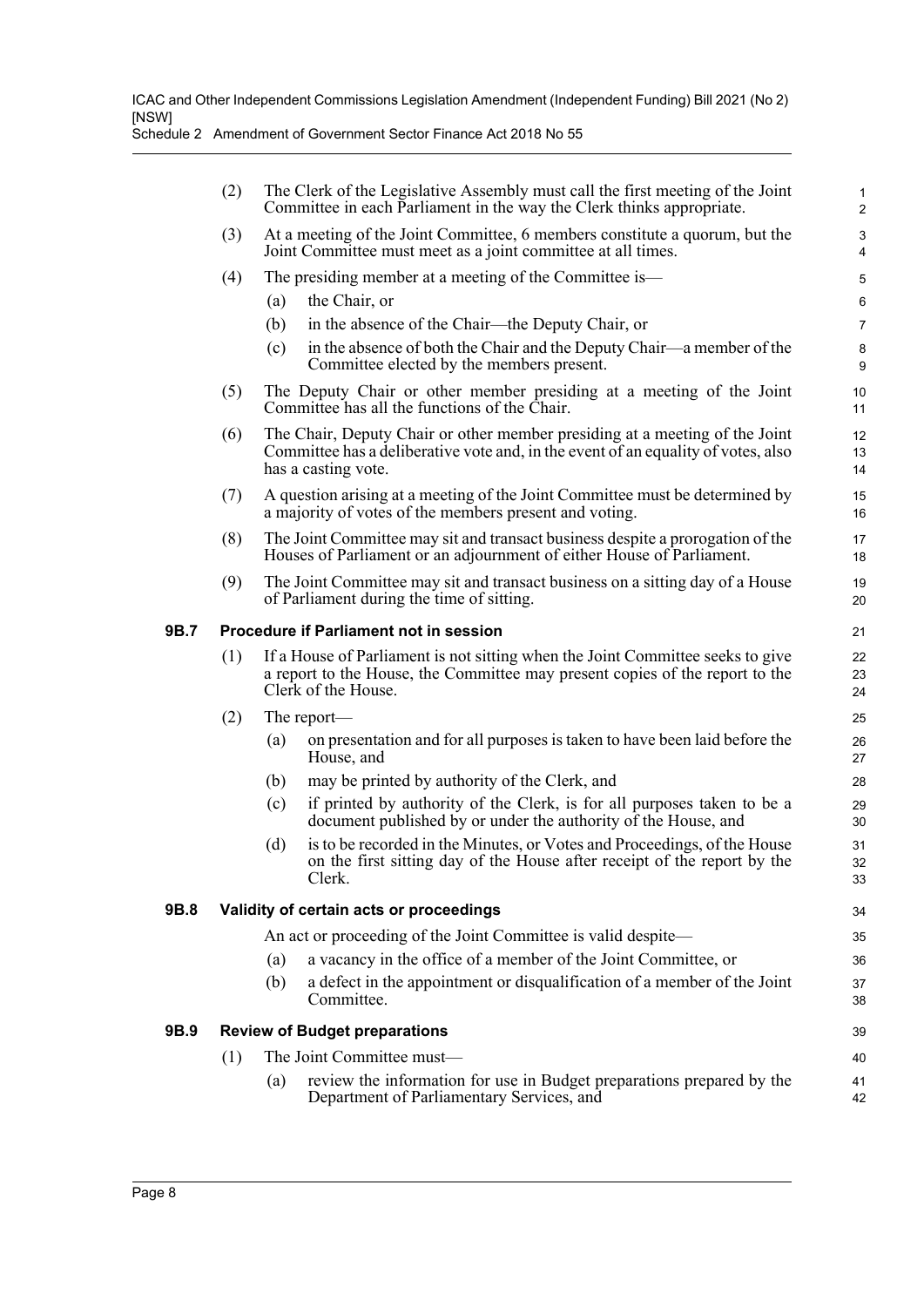(b) determine the amount for inclusion in a Bill for the relevant annual Appropriation Act for appropriations for the Department of Parliamentary Services, and

(c) report to Parliament on its determination before the introduction of the Bill.

(2) The Treasurer must make a statement of explanation to Parliament, when the Bill is introduced, if the appropriation made by the relevant annual Appropriation Act is inconsistent with the amount determined by the Committee.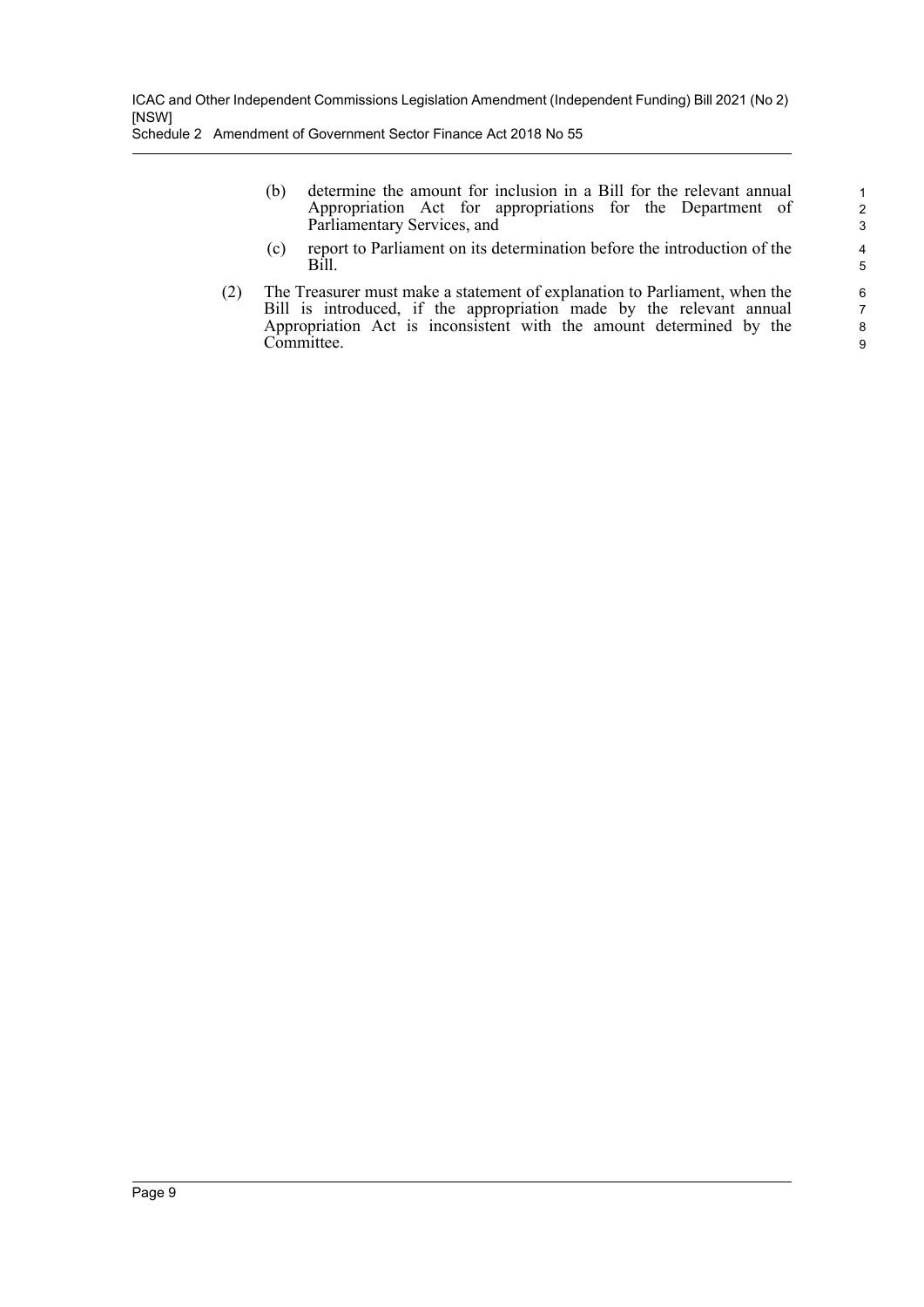Schedule 3 Amendment of Electoral Act 2017 No 66

<span id="page-12-0"></span>

| <b>Schedule 3</b>  | <b>Amendment of Electoral Act 2017 No 66</b>                                                                                                                                                 |                |
|--------------------|----------------------------------------------------------------------------------------------------------------------------------------------------------------------------------------------|----------------|
| Part 2, Division 4 |                                                                                                                                                                                              | $\overline{a}$ |
|                    | Insert after Part 2, Division 3-                                                                                                                                                             | 3              |
| <b>Division 4</b>  | <b>Joint Standing Committee on Electoral Matters</b>                                                                                                                                         | 4              |
| 16A                | <b>Review of Budget preparations</b>                                                                                                                                                         | 5              |
|                    | The Joint Standing Committee on Electoral Matters must-                                                                                                                                      | 6              |
|                    | review the information for use in Budget preparations prepared by the<br>(a)<br>Electoral Commission for the purposes of the Government Sector<br><i>Finance Act 2018</i> , section 4.5, and | 7<br>8<br>9    |
|                    | determine the amount for inclusion in the Bill for the relevant annual<br>(b)<br>Appropriation Act for appropriations for the Electoral Commission, and                                      | 10<br>11       |
|                    | report to Parliament on its determination before the introduction of the<br>(c)<br>Bill.                                                                                                     | 12<br>13       |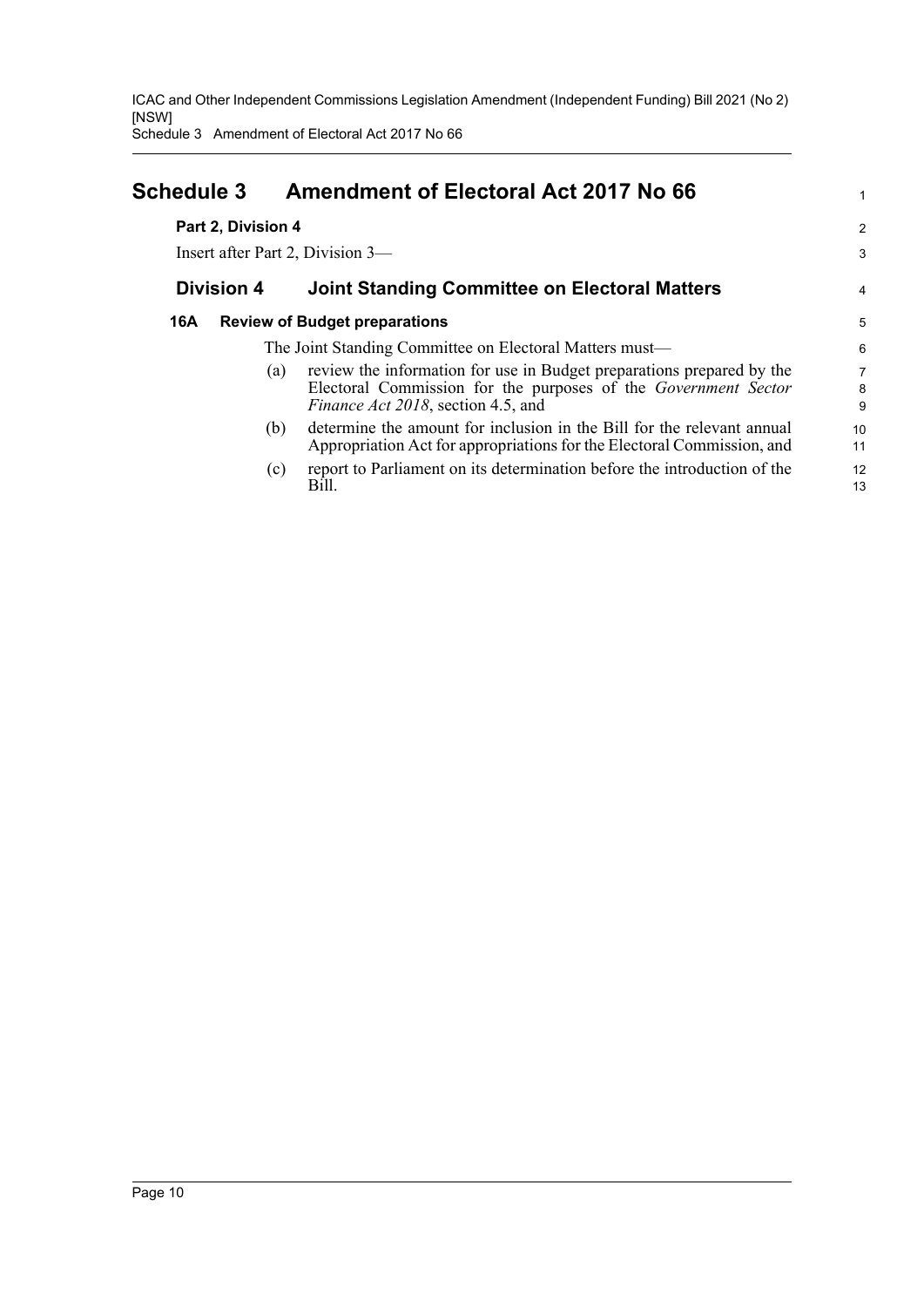Schedule 4 Amendment of Independent Commission Against Corruption Act 1988 No 35

### <span id="page-13-0"></span>**Schedule 4 Amendment of Independent Commission Against Corruption Act 1988 No 35**

#### **Section 64 Functions**

Insert after section  $64(1)(e)$ —

- (f) to review the information for use in Budget preparations prepared by the Commission for the purposes of the *Government Sector Finance Act 2018*, section 4.5,
- (g) to determine the amount for inclusion in the Bill for the relevant annual Appropriation Act for appropriations for the Commission,
- (h) to report to Parliament on its determination before the introduction of the Bill.

1 2

3

10 11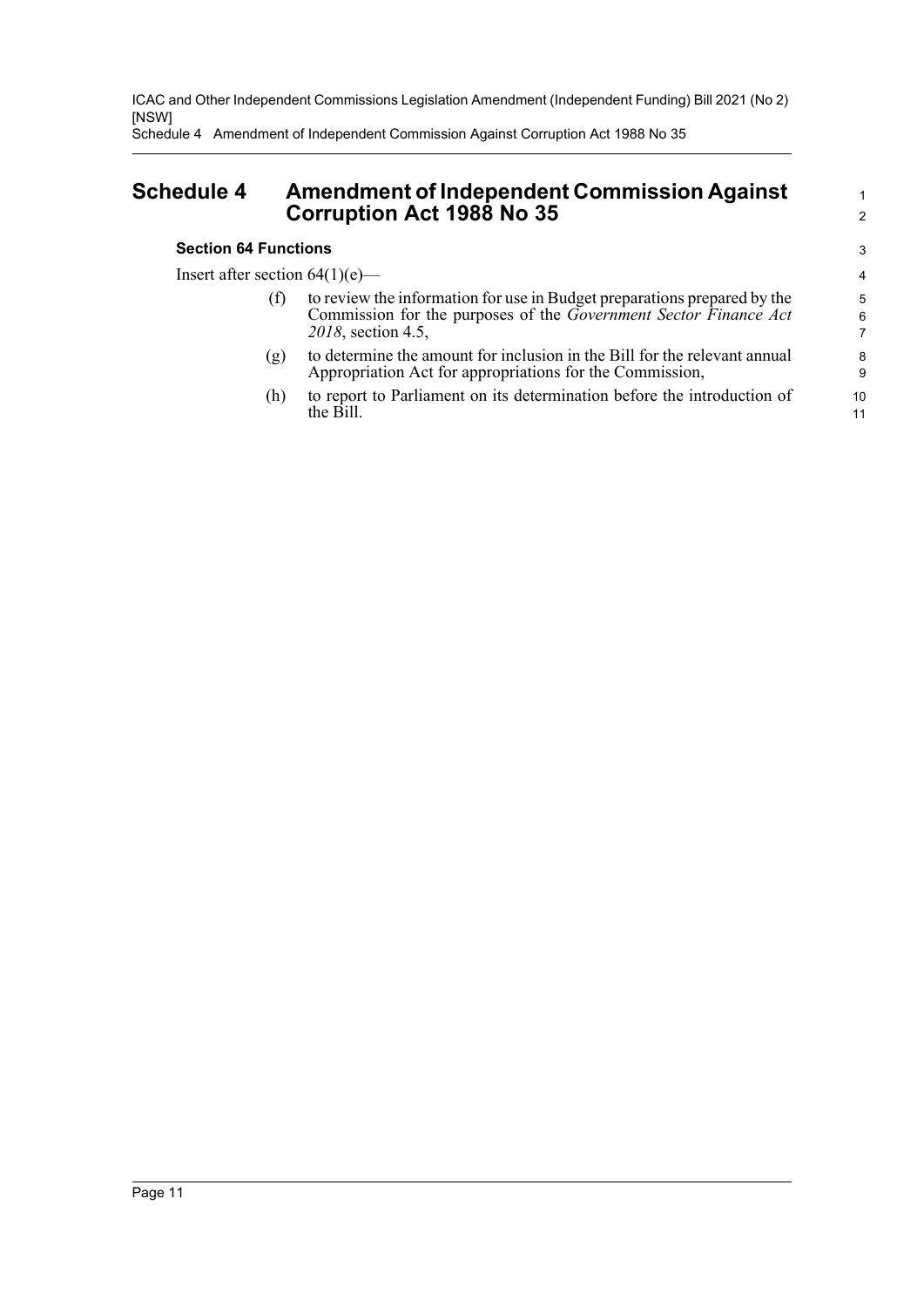Schedule 5 Amendment of Law Enforcement Conduct Commission Act 2016 No 61

### <span id="page-14-0"></span>**Schedule 5 Amendment of Law Enforcement Conduct Commission Act 2016 No 61**

#### **Section 131 Functions**

Insert after section  $131(1)(e)$ —

- (f) to review the information for use in Budget preparations prepared by the Commission for the purposes of the *Government Sector Finance Act 2018*, section 4.5,
- (g) determine the amount for inclusion in the Bill for the relevant annual Appropriation Act for appropriations for the Commission,
- (h) to report to Parliament on its determination before the introduction of the Bill.

> 10 11

1 2

3